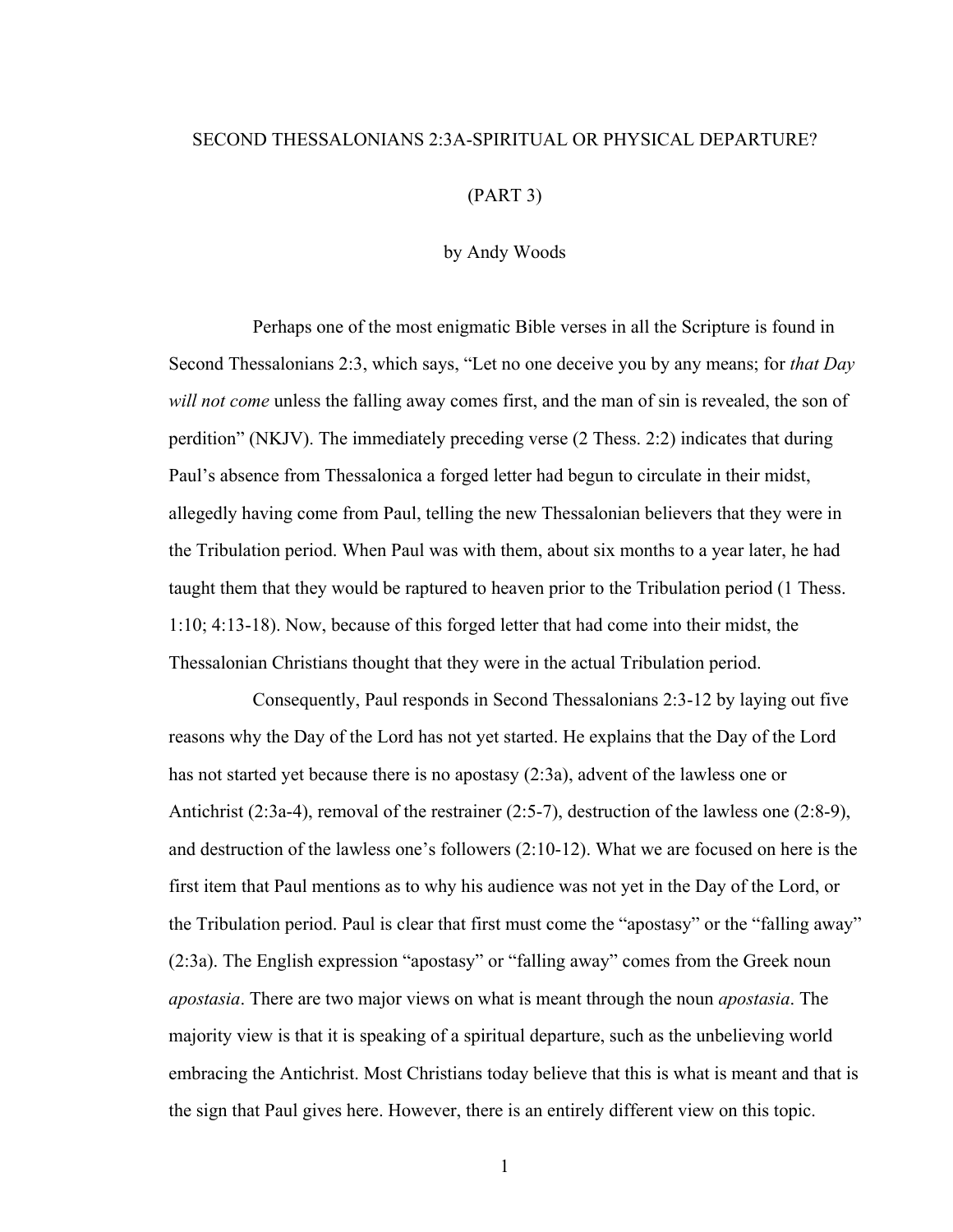According to the second view, the *apostasia* is not a spiritual departure but rather represents a physical or spatial departure. If this latter view is accurate, Paul's simple point to the Thessalonian believers is that they could not possibly be in the Tribulation period because your physical departure, or the pretribulation rapture that I have already taught you about, has not yet transpired.

What difference does it really make if Second Thessalonians 2:3a is speaking of a spiritual departure or a physical departure? The reason it matters is because there has been for over at least the last century a vigorous debate amongst those who believe in a future Tribulation period and subsequent kingdom, concerning the question, "When the rapture will take place relative to the coming Tribulation period?" If verse 3a, is talking about a physical departure and not a spiritual departure, then the debate concerning when the rapture will transpire is all but over. Paul says, "...*that Day will not come* unless the falling away comes first" (2 Thess. 2:3a). The word translated "first" is the Greek adjective *prōton*, which means "first of all." If a physical departure must first transpire before the Day of the Lord can even begin, then it becomes a decisive victory for *pretribulationalism*. Thus, how one interprets Second Thessalonians 2:3a is of grave consequence to the longstanding debate concerning the timing of the rapture.

I believe that what is being spoken of here is not a spiritual departure but rather a physical departure, which would be a great source of evidence favoring the pretribulational view. What I would like to present are ten reasons why I believe that the physical or spatial understanding of *apostasia* in Second Thessalonians 2:3a is the correct interpretation, and why the spiritual departure view is an inadequate interpretation.<sup>1</sup> In the prior installments we noted that since doctrinal departures would have been considered normative throughout the Church Age, how could that, in and of itself, be a definitive sign of the end? Also, the Thessalonian letters are very early letters, where Paul does not get into the subject of an endtime doctrinal or spiritual departure. Moreover, the definite article in front of the noun *apostasia* lends support to the physical departure view by conveying its instantaneous rather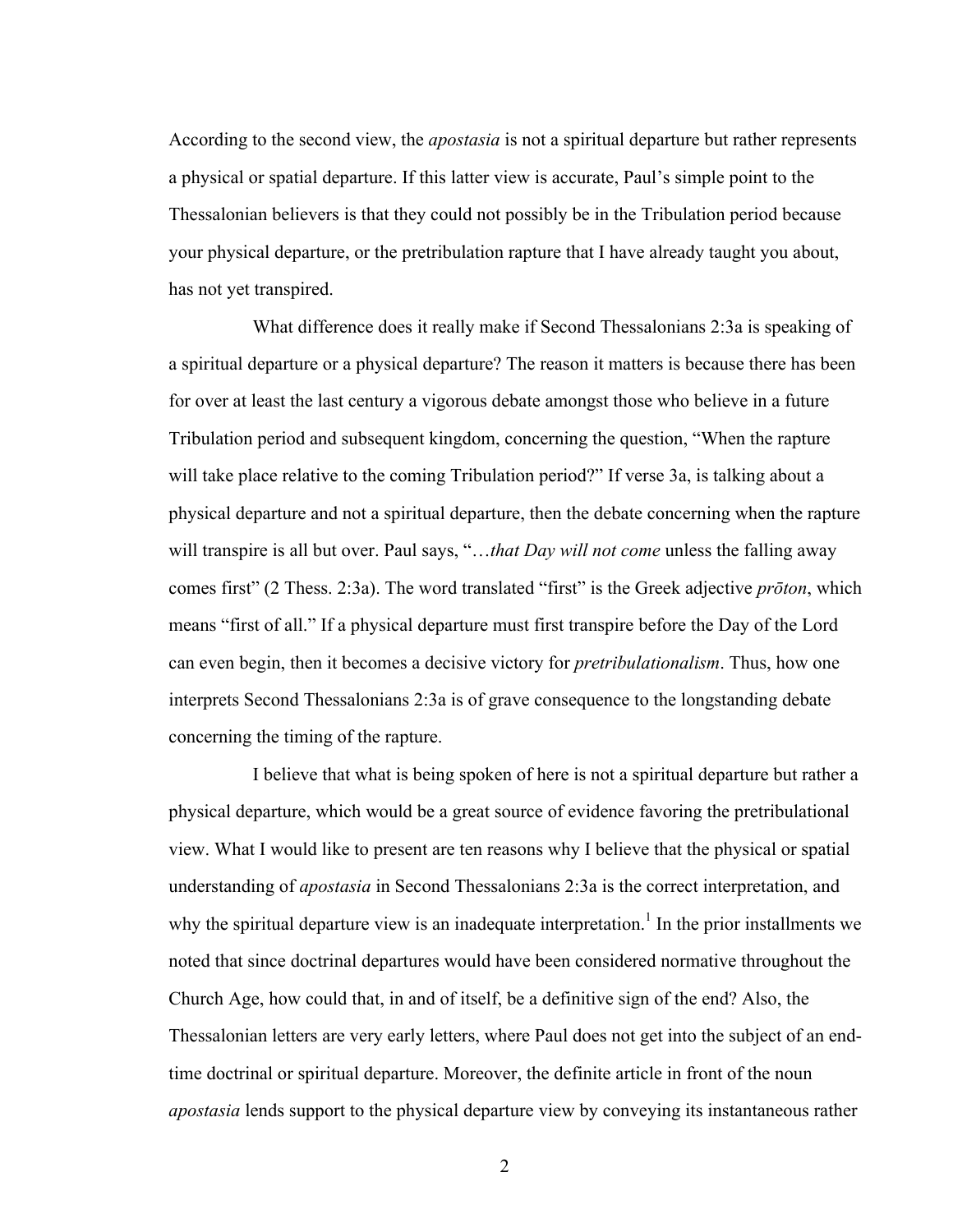than gradual nature. In addition, the noun *apostasia* can be used very clearly to refer to physical departures. In this installment, we will note two additional reasons why *apostasia* in Second Thessalonians 2:3a should be understood as a physical departure rather than a spiritual departure.

## **The Verb** *Aphistēmi* **Can Refer to a Physical Departure**

Words are ultimately derived from roots. From a common root one can develop both a noun form and a verbal form of a word. Sometimes in English we use the same word for both a noun and a verb. For example, if I said, "Jane went on a run," I would be using "run" as a noun. However, if I said "see Jan run," I would be using "run" as a verb. The verb form of the noun *apostasia* is the verb *aphistēmi*. Both the noun and verbal form emanate from the same root, (*hístēmi -* to cause to stand, to set or place).

As in the previous installment mentioned the noun *apostasia* is only mentioned twice in the Greek New Testament (Acts 21:21; 2 Thess. 2:3a). However, the verbal form *aphistēmi* is found 15 times in the New Testament. Interestingly, only three times does that verb *aphistēmi* mean a spiritual departure. For example, it is used of a spiritual departure in Luke 8:13 where it says, "Those on the rocky soil are those who, when they hear, receive the word with joy; and these have no firm root; they believe for a while, and in time of temptation fall away." "Fall away" is the English translation of *aphistēmi*, which refers to a spiritual departure. Similarly, First Timothy 4:1 says, "But the Spirit explicitly says that in latter times some will fall away from the faith, paying attention to deceitful spirits and doctrines of demons." Again, "fall away" or *aphistēmi* refers to a spiritual departure here. In addition, Hebrews 3:12 says, "Take care, brethren, that there not be in any one of you an evil, unbelieving heart that falls away from the living God." Again, "fall away" or *aphistēmi* refers to a spiritual departure apostasy.

However, the majority of times where *aphistēmi*, is used in the Greek New Testament it does not refer to a spiritual departure, but rather to a physical departure. Thus,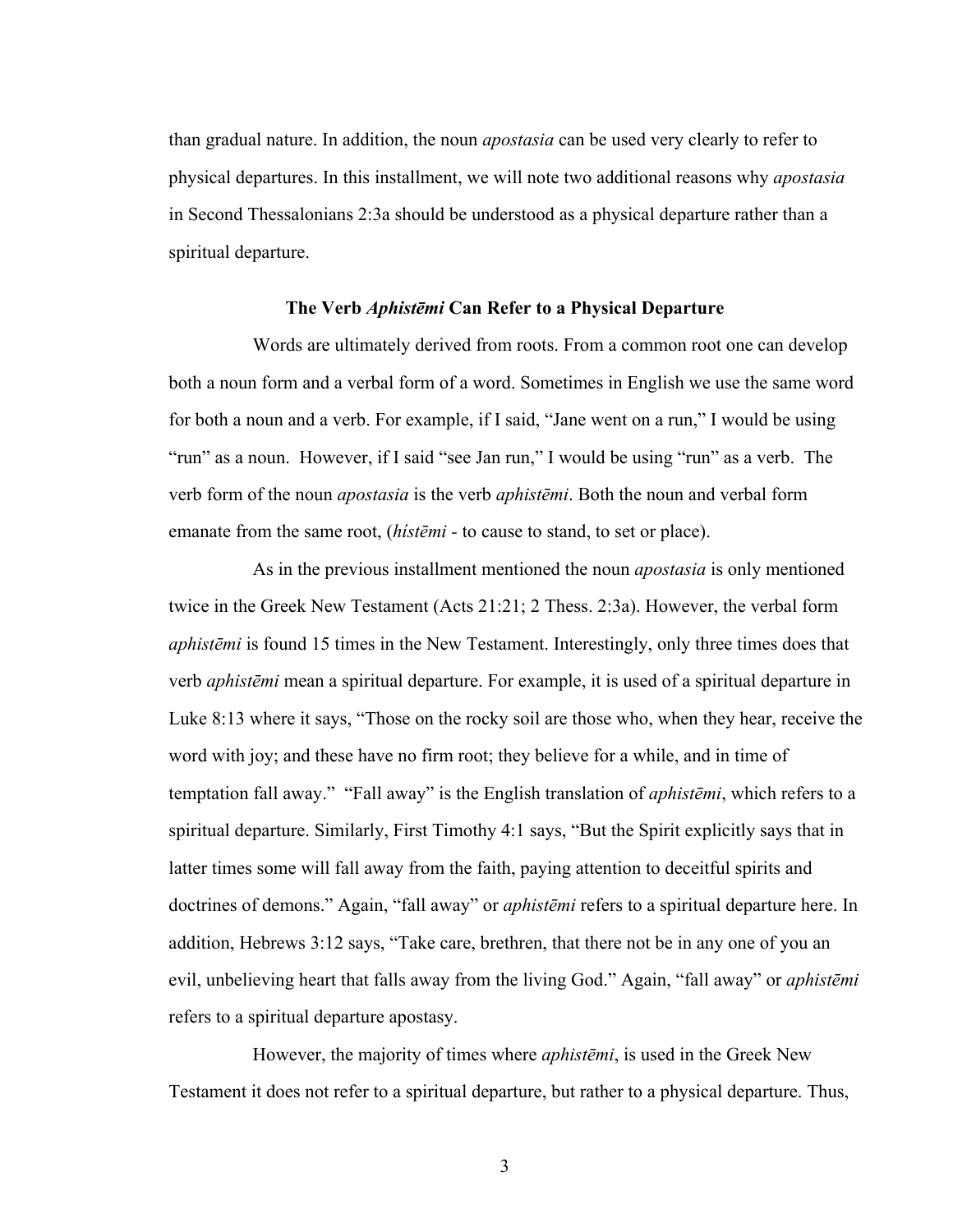while this verb is used 15 times, only three times does it mean a spiritual departure. The remaining twelve times it clearly means a physical departure. For example, Luke 2:37 says, "and then as a widow to the age of eighty-four, she never left the temple." Here, *aphistēmi* is used to indicate that she never physically "left" the temple. Luke 4:13 also says, "When the devil had finished every temptation, he left Him until an opportune time." Here, *aphistēmi* or "left" is used to indicate the physical removal or departure of Satan from Jesus. Similarly, in Luke 13:27, Jesus says, "DEPART FROM ME ye workers of iniquity." Again, *aphistēmi* is used here in reference to their physical departure from Christ.

Acts 5:38 similarly records Gamaliel saying, "So in the present case, I say to you, stay away from these men." In other words, *aphistēmi* is used to record Gamaliel's exhortation for the unbelieving Jews to physically remove themselves from the apostles and the early church. Acts 12:10 also says, regarding Peter, "…the angel departed from him." Again, *aphistēmi* is used to depict the angel's physical departure from Peter. Moreover, Acts 15:38 says, "But Paul kept insisting that they should not take him along with them who had deserted them…." Here, *aphistēmi* is used about Mark's earlier decision to leave the missionary team (Acts 13:13). What did Mark do on that first missionary journey? He did not spiritually depart. Rather, the primary meaning is that he physically departed from them. Acts 19:9 similarly says, "But when some were becoming hardened and disobedient, speaking evil of the Way before the people, he withdrew from them." Again, *aphistēmi* translated "withdrew" is used about a physical departure.

Second Corinthians 12:8, concerning Paul's thorn in the flesh also says, "Concerning this I implored the Lord three times that it might leave me." "Leave" is translated from the Greek verb *aphistēmi* and it again is speaking of Paul's desire for the Lord to remove this physical infirmity from him. What all these usages demonstrate is that both the noun *apostasia* and the verb *aphistēmi* can both be used to depict either spiritual departures or physical departures.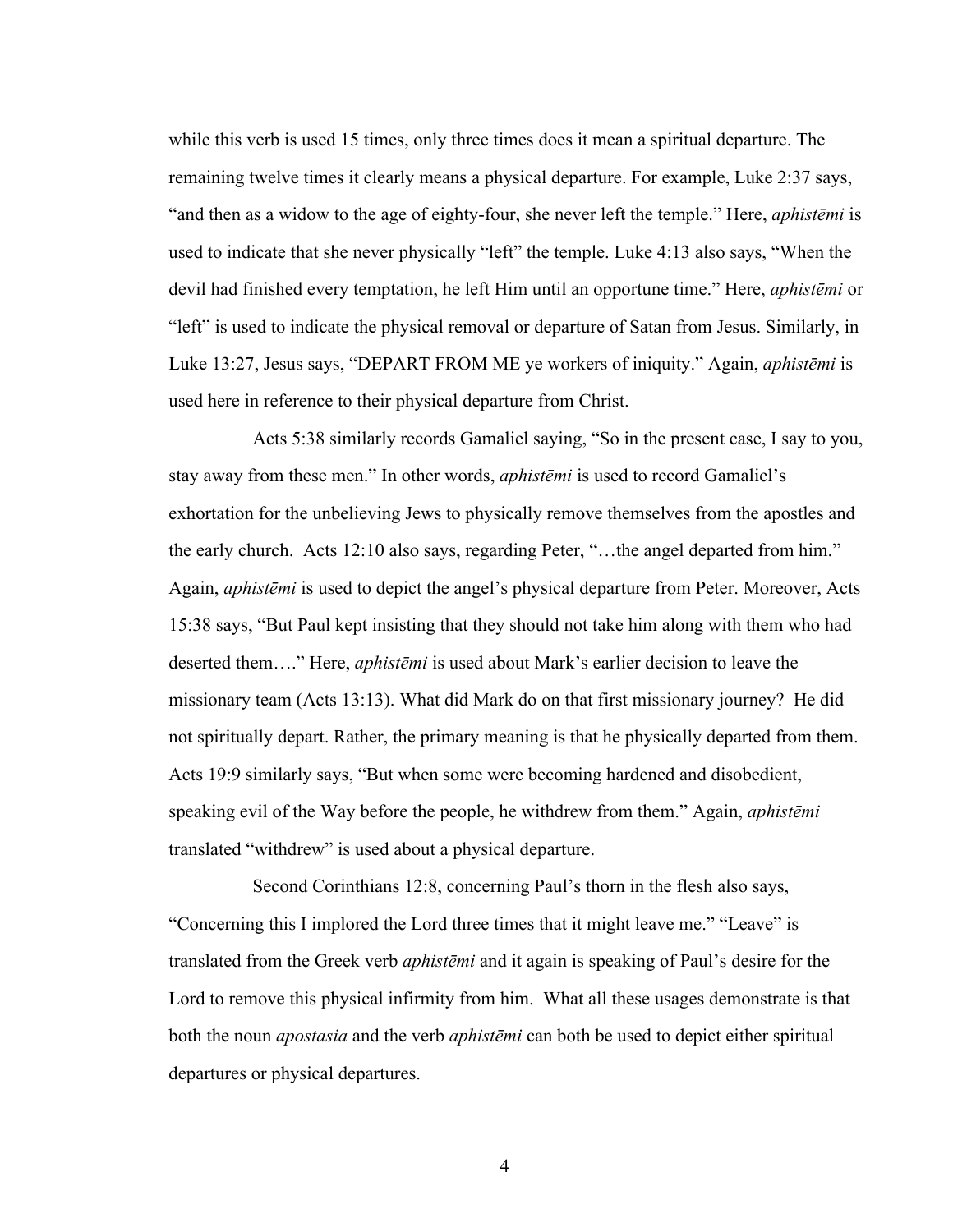## **The Extended Context Favors a Physical Departure Interpretation of** *Apostasia*

Since these words can be used in either sense, what rules should be used to determine which meaning to supply? While the three rules of real estate are "location, location, location," the three rules of Bible study interpretation are "context, context, context!" Context is king when determining the meanings of words. This is especially true since words frequently have multiple meanings.

Take the word "apple" as an example. Think how many meanings can be generated from the single word "apple." It can refer to a computer, a piece of fruit, the pupil of one's eye, and even New York City. So, when you see the word "apple" in a paragraph how do you know what meaning is in play? The context answers that question. If the word apple is found in a context dealing with computers, it would be invalid to substitute a fruit understanding into the word "apple." As another example, note how many different meanings there are for the word "run?"

I **ran** out of ingredients for the salad, so I decided to make a quick **run** to the store. While at the store I left the car engine **running** while I made my purchase, thinking that I would be right out again. However, while I was in the store I **ran** into a good friend Edward who was **running** for county supervisor. This resulted in me having to endure a somewhat longwinded **rundown** on how his campaign was **running**. Finally fearing that the car would **run** out of gas I **ran** with great haste into the parking lot and returned home with the care surely **running** on fumes $^2$ 

Notice how the word "run" can radically change just within one paragraph. So how do we determine the meanings of words? They are entirely context driven. Therefore, we must be careful to determine the meaning of a word from its immediate context. Since, as has been demonstrated, the verb *aphistēmi* and the noun *apostasia* can both refer to either a physical departure or a spiritual departure let us now examine both the immediate and extended context of Second Thessalonians 2:3a to ascertain if a spiritual or physical departure is in view.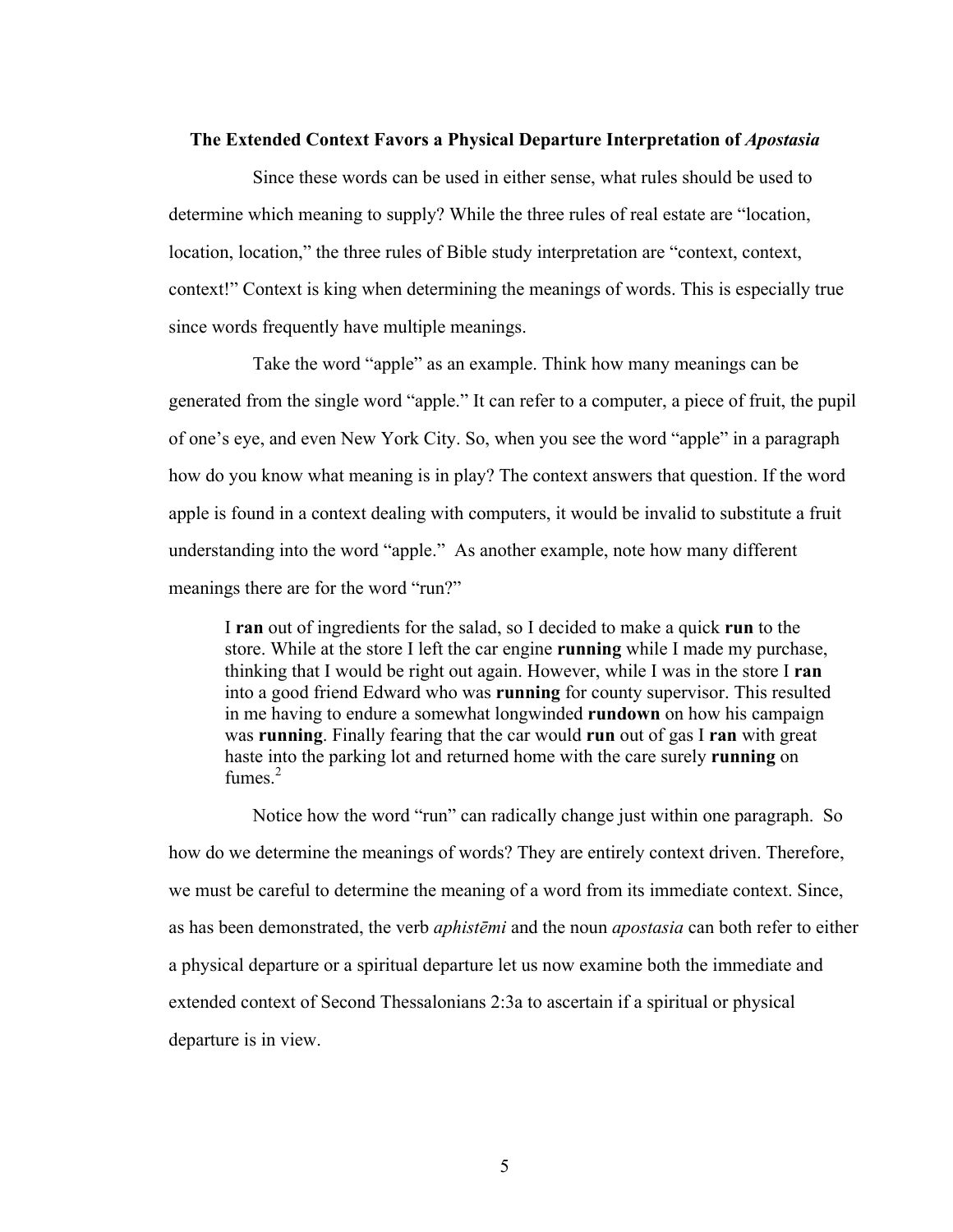The extended context favors the meaning physical departure. What do I mean by "extended context"? I am referring to both books, 1‒2 Thessalonians, since both were written in close proximity to one another. Interestingly, in First Thessalonians every single chapter ends with a reference to the return of Jesus (1 Thess. 1:10; 2:19-20; 3:13; 4:13-18; 5:23-38). In fact, the most detailed treatment of the rapture that we have in the entire Bible is found at the end of the fourth chapter of First Thessalonians (4:13-18). Since the "context is king" in determining the meaning of the *apostasia* and the larger context of the Thessalonian letters pertain to the return of Christ, interpreters should be open to a physical departure understanding of the word. Thus, the larger context of these two books does not favor spiritual departure interpretation of the *apostasia*, but rather it favors the physical departure view.

In the this and the prior installment we noted the first six of ten reasons why *apostasia* of Second Thessalonians 2:3a should be understood as a physical departure rather than a spiritual departure. Since doctrinal departures would have been considered normative throughout the Church Age, how could that, in and of itself, be a definitive sign of the end? Also, the Thessalonian letters are very early letters, where Paul does not get into the subject of an end-time doctrinal or spiritual departure. Moreover, the definite article in front of the noun *apostasia* lends support to the physical departure view by conveying its instantaneous rather than gradual nature. In addition, the noun *apostasia* can be used very clearly to refer to a physical departure. Also, the verb emanating from the same root can be used very clearly to refer to a physical departure. Thus, the extended context and the immediate context must be consulted to define the meaning of *apostasia* in Second Thessalonians 2:3a. The extended context favors the physical departure rendering of *apostasia*.